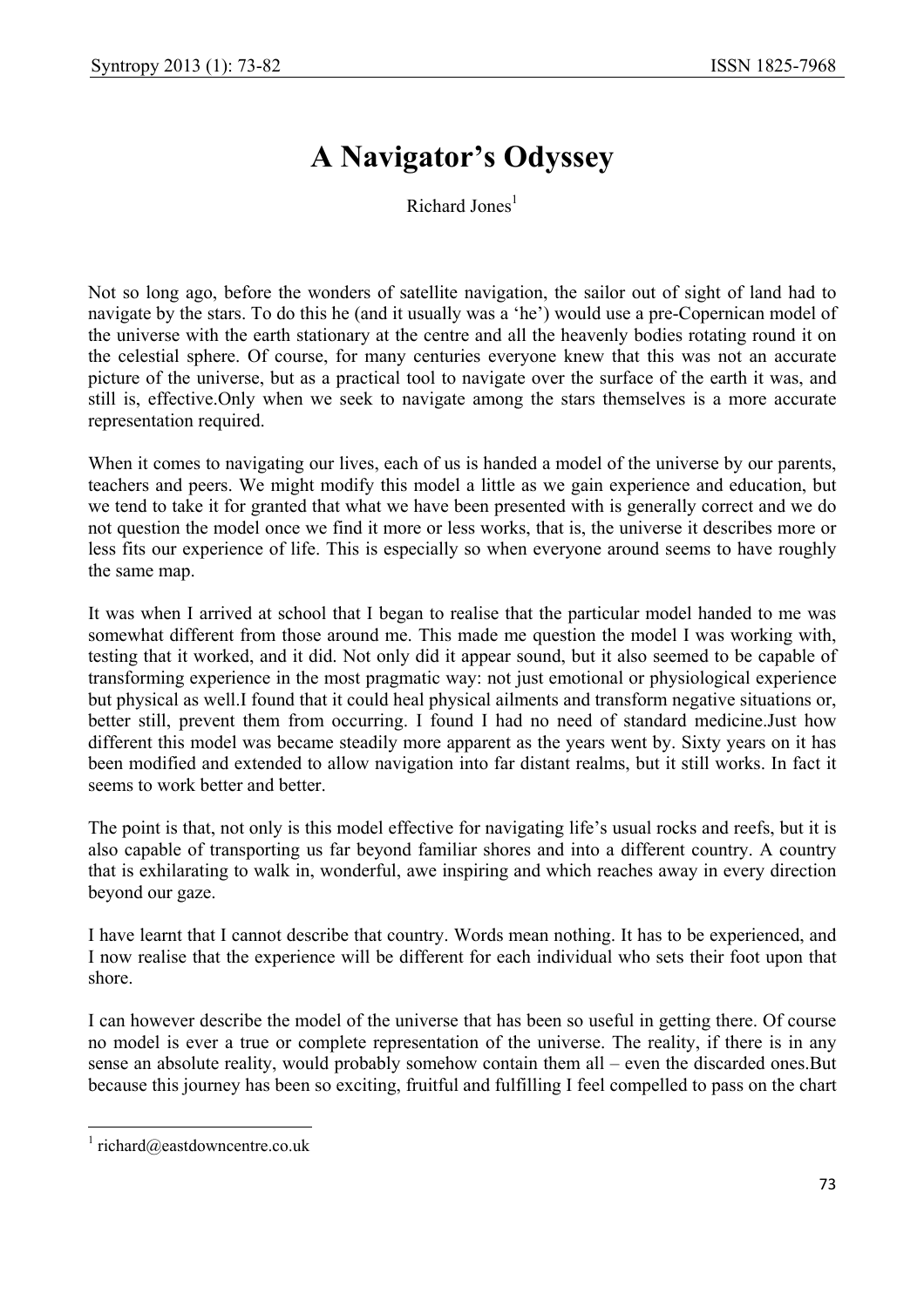I have used, as modified and developed by a lifetime's use, on the off chance that others passing this way may find it, or parts of it, useful.

The first, and probably the most important, element in the model is what Carl Jung described as an "ever present archetype of wholeness" available in human consciousness. The presence and power of this archetype is the portal which allows access to the whole topography of the new landscape mapped out by the chart. This archetype has existed among many cultures in many forms and under many names. By a law of syntropy it acts through all life, resulting in ever more sophisticated forms of conscious awareness. The perception of this phenomenon has evolved in human consciousness through the ages and it is perhaps now time for it to emerge in a fuller form to take a more pragmatic, conscious and active part in the life of humanity.

In the model this archetype is the "guiding star of being" referred to by Jung in the last of his 'Seven Sermons to the Dead' "This star is man's ….. guiding divinity" which nothing can separate him from "if man can only turn his gaze away from the fiery spectacle of Abraxus."

This is the navigator's first waypoint. Abraxus is the ancient Gnostic term for an active agent in collective human consciousness which brings to the surface that which we, individually and collectively, seek to hide. It embraces both light and dark, both the yum and the yuk of human experience. Although it was often depicted as an horrific looking monster, it is not necessarily terrifying. It can be considerate and even playful if listened to. So what does it say to us? A clue lies in the fact that it was often depicted as a monster bearing a whip and driving a chariot pulled by four horses: it drives us on to the realisation and experience of the wholeness and fullness of our essential being. Abraxus deals always in duality, in syzygies – opposites that need and balance each other. The four horses can be interpreted as representing the four basic functions of the human psyche which Jung identified and which have been made effectively useful in everyday life via the Myers-Briggs Type Indicator.These operate in two pairs which can oppose each other and cause both internal and external conflict, and which need to be brought into balance if we are going to progress to wholeness, or individuation, as Jung called it. Although there are many such lively teams of horses in the human psyche, a key overarching duality that is relevant to our discussion is acceptance and resolution.

Acceptance comes first before resolution.Acceptance of what?Acceptance of our dualistic, fallible human experience and nature, in all its dark and light, its strength and weakness.Most of us are always striving for the 'good', although how 'good' is defined depends upon the chart we have chosen to adopt to guide us through life. One person's 'good' can easily be another's 'evil'.What we define as evil is often the rejected axis of duality, meaning there is always part of us we are trying to suppress.Abraxus works tirelessly for us to bring the whole of ourselves to light, although we often only see the result as if projected onto others.

Abraxus makes human life, both individually and collectively, more and more uncomfortable until we reach out beyond ourselves for help.Some resort to building shelters of power and wealth to shield themselves, but these are only temporary hiding places, often with cellars full of the pain of unresolved conflicts.Meanwhile, those who reach out beyond themselves often seek a greater power or god outside themselves and abasing themselves before it, acknowledging their darkness, become dependent on the forgiveness of this god for their sense of themselves as an acceptable being.Many others, often the happiest, just ignore the whole process and accept life as it is, enjoying its beauty as it comes to them. Unfortunately life can also be brutal and when collective darkness comes to the surface, as in the trenches of the First World War, the horror often encloses them in its cold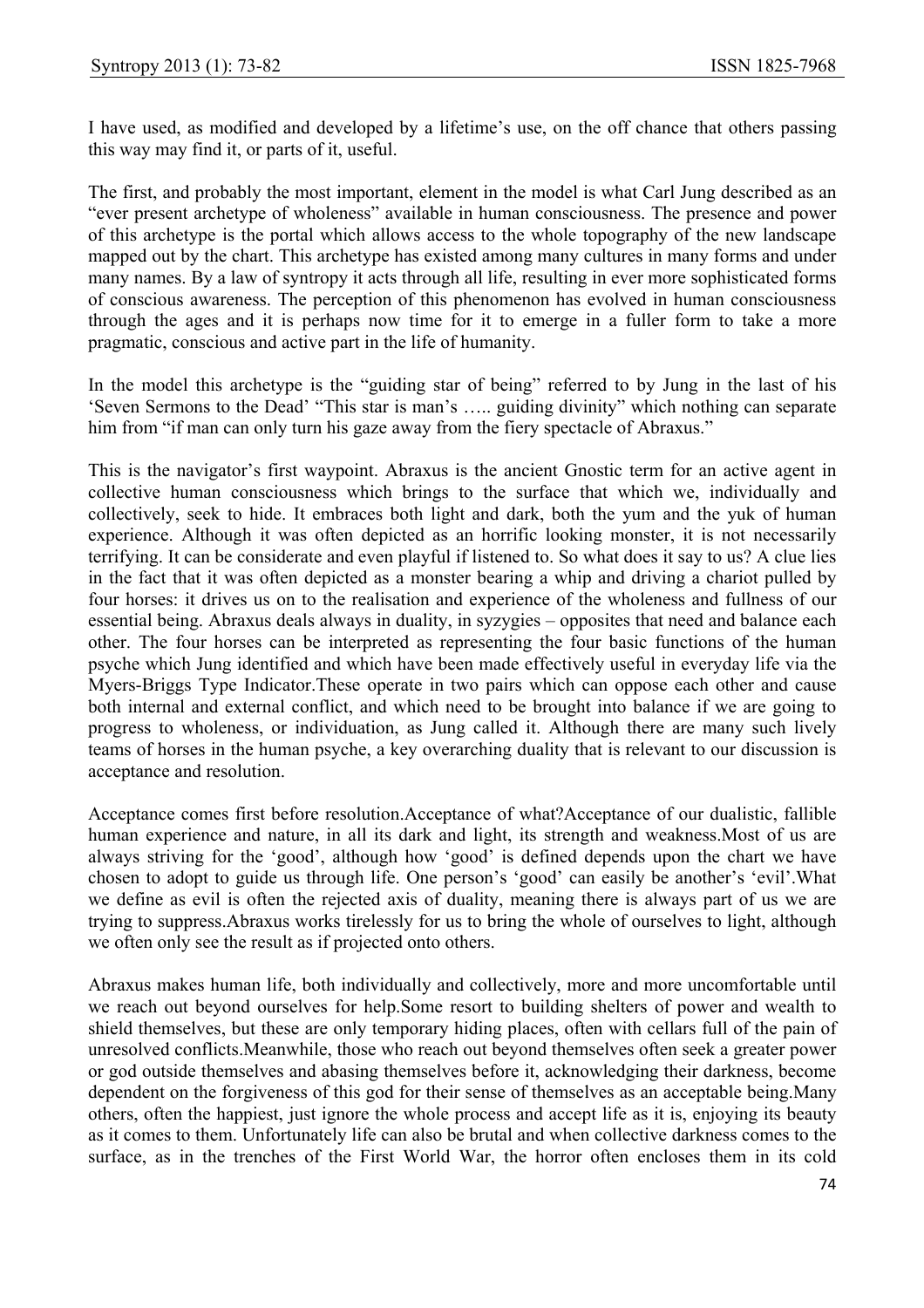embrace. As long as we perceive our humanity to be the totality of our being there is no resolution to this process.

The chart which this navigator has found to be of such practical use reveals that our humanity is but one aspect of ourselves. What Abraxus is driving us to is the recognition and experience of our greater selves so that we are able to stand outside our humanity and experience it as a dreamer experiences a dream: Utterly real while it is happening, but none the less a temporary reality.The Greeks, and specifically Socrates, expressed their experience of this greater self as their daemon, their inner voice that both gave meaning too, and took them beyond, the human aspect of themselves.What is this daemon or higher Self? As always, any answer is bound to be partial and subjective. My own experience is that it constitutes my unique individual relationship with, and expression of, the Source of all Being, or Creative Principle of the universe, that which is greater than all and which cannot be fully known or described. This 'higher Self' is that aspect of me which remains when human life is over.

The Source or Creative Principle is often called the Mystery simply because it is beyond the reach of rationality. "The Tao that is spoken is not the Tao". It cannot be understood through concepts or visualised with the imagination for it is that in which all concepts arise. Nor is it a mystery that can ever be finally solved. We can, however, come to know the natureof the Mystery by experiencing its effects and we can formulate this experience into concepts using our rationality. This gives us an understanding of aspects of the Mystery's nature. Importantly there arises the understanding that our higher self, our understanding of, and relationship with the Mystery, evolves and grows through human experience.

As soon as this understanding dawns, the significance and purpose of human experience in the universe begins to come into focus. If the fundamental nature of the Mystery is oneness, the nature of which I experience as love, it can only know itself in the experience of duality. Why is this?In their book *Jesus and the Goddess* Tim Freke and Peter Gandy relate how the ancient Gnostics described the Mystery as the dazzling darkness. Light which has no object to fall upon cannot be known as light.It needs an object to illuminate before its nature can be manifest. Likewise the Mystery cannot know itself without there being a subject/object relationship. As soon as there is a knower there is also that which is known, in order for there to be a lover there must be a loved, as soon as there is subject and object there is duality.There is also a shadow.

As stated previously, the nature of the Mystery can only be known by its effects. There are many microcosmic and macrocosmic entities in our universe that are beyond the means of our limited senses to detect directly, physics can only know them by their effects. To say that I experience the nature of the Mystery as love, as statedearlier, is a leap of assumption that is fundamental to my own experience of the validity of the model I am describing. My life has to some extent been an ongoing experiment to explore the validity of this chart. I have taken this assumption as a working hypothesis and found it to be true in my own experience, while recognising that I cannot speak for or be responsible for others' experience. I have found the model based on the assumption of this love to be effective in my human life at all levels, mentally, psychologically and physically – I have experienced the transmutation of the base metal of human existence into the gold of divine awareness, understanding and relationship.

A useful image for the purposes of describing in my chart the relationship between our human and higher self is to be found at the centre of one of the medicine wheels sacred to the indigenous people of North America. The medicine wheel is called the 'Sacred Twenty Count' and, in the story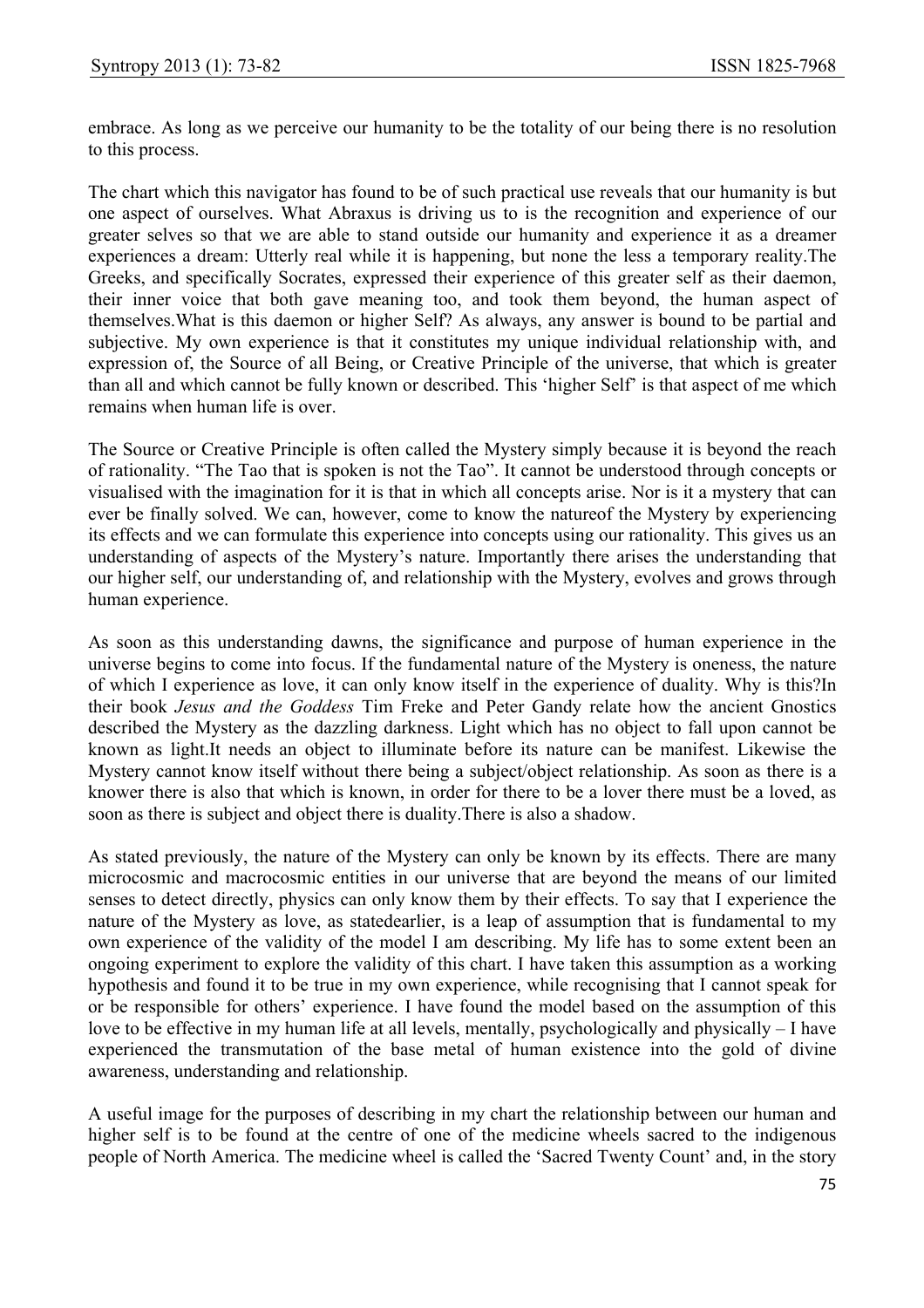where I found it, an elder is teaching the children.He places children round the circumference of the wheel at each inner and outer point of the eight spokes, or directions, to signify 16 channels of wisdom available to humankind.In the centre is a diamond.He places one child on each point of the diamond, hence the 20 count. This leaves one small child by herself outside the circle.When she asks where she goes he takes her by the hand and leads her to the very centre of the diamond and places her there – and then he starts his teaching.Our interest is in the diamond. We will leave the little girl in the centre for the moment and consider the diamond:



While we are in the state described above where our human aspect seems to us to be the entirety of our being, we are unaware of most of the rest of the diagram. Our consciousness is completely absorbed in the 'Human' at the bottom of the diamond.It has to be said that many feel drawn in the direction of the Mystery, and this can cause them to reach in that direction for help in times of trouble. Meanwhile others, often called psychics or shamans, are aware of and explore the nature and contents of the Human Collective.Both paths may lead to wholeness, but they are not ones I have yet explored.The human is the province of the rational mind and its constant chatter is one factor that cuts us off from the higher Self or daemon. If we are able to still the rational mind, perhaps in meditation, we may begin to hear our daemon speak to us. Many have heard it in a fleeting moment; in a flash of stillness when suddenly "everything has a significance beyond itself". These instances are experienced by most people and were called moments of peak experience by the psychologist Abraham Maslow. A moment when, in the words of Martin Buber we speak to the universe in our inner being with the primary word 'I Thou'.If these moments are recognised and nurtured they grow in strength until a coherent Voice begins to be heard.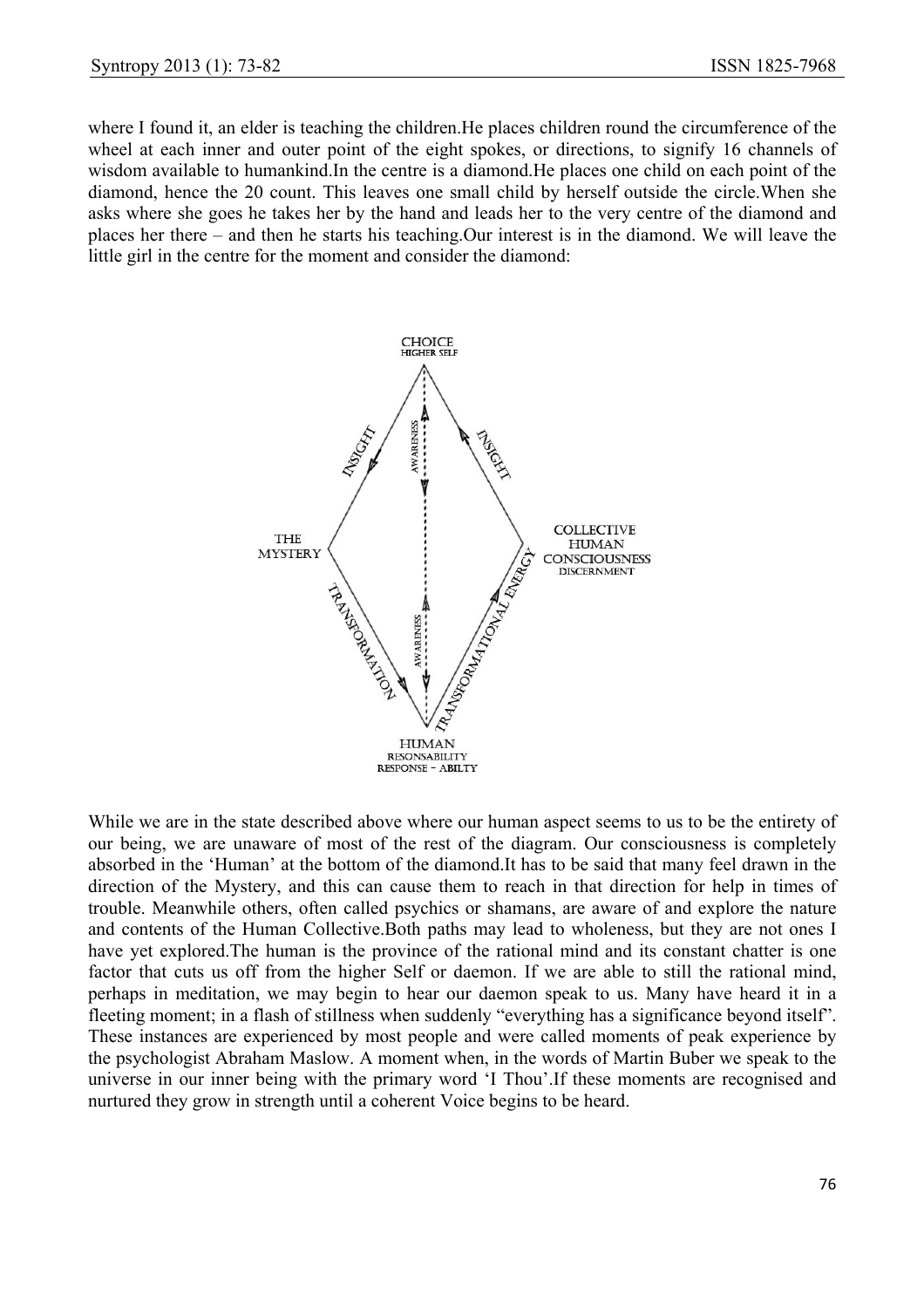The temptation when this begins to happen is to reject the human. Those who reach directly for the Mystery have often found themselves in this position down the ages. Only as we begin to recognise and experience our divine nature can we perceive, value and love the human for its service to our wholeness.

And this is the key: acceptance and love, unconditional love. Only as we learn to hold our whole being in this love can we really find our relationship to the Mystery whose nature is unconditional love.It is a relationship that is, always has been and ever will be – that nothing can destroy. But we have to find it, and in the finding we grow and as we grow the universe grows.In this we find our place in the universe and, returning to our starting point in human living, 'know it for the first time'. As the Sufi poet Rumi put it "I spent my life knocking at the door, and when it opened I found I had been knocking on the inside". All experience is valuable, all is loved, the highest and the lowest, the darkest and the lightest, for without the one the other would remain unknown, and humanity bears the tragedy and the glory of holding both for All in the circle of Love. Again the Sufi poet says, "The beloved is in fact the lover". But we can only love our human aspect if we see it in its true light.

However, all this can raise some tricky questions. If all human experience is held in love, where does that leave morality, rules and consequences? The ancient Gnostics response to this question was that they were free from rules, but 'prisoners of love'. What we put out we get back. Abraxus does have a karmic element in him, although we need to be alert not be trapped by belief systems of karmic law and time lines found in some traditions.

It might also be reasonably pointed out that, if this is so, then everything is as it should be. What therefore is the point of working to elevate the human experience?The answer is that everything is not as it could be. The desecration of the planet, the trenches of the First World War, the killing fields of Cambodia, the genocide in Rwanda, the Gulags of Siberia, the gas chambers of Auschwitz, the ethnic cleansing in the former Yugoslavia, the intransigence in Palestine, none of this intense suffering needs to be accepted as part of the design of love.Nor can we look outside ourselves for rescue: "Truth is within ourselves; it takes no rise from outward things, whate'er you may believe,…….and to KNOW rather consists in opening out a way whence the imprisoned splendour may escape, than in effecting entry for a light supposed to be without." (Robert Browning *Paracelsus Part 1*).Human experience can only be redeemed as it is aligned to the syntropic force of the archetype of wholeness described above.

As the diagram shows, the key to evolving human experience is to take responsibility for the entirety of that experience, to recognise that we always have a choice of how we respond to what life throws at us, and it is in this choice that we know ourselves. As we learn as humans to know ourselves more fully and love every aspect of which we become aware, including those we would like to surrender, we learn to build our relationship with our higher Self and step onto our power as unique individual expressions of the Creative Principle.This is no inconsiderable journey and we can only make progress as we reach psychological wholeness because the nature of the Self is whole.Abraxus is always at hand to help!

Much of the work is in removing the accuser from our consciousness. The ever present accuser which tells us we are not worthy, that what we do is no good, that we deserve and need to suffer, that we are sinful beings who must abase ourselves, that we cannot create our reality from our dreams. It heaps up all the evidence of past thoughts and deeds and calls as witness for the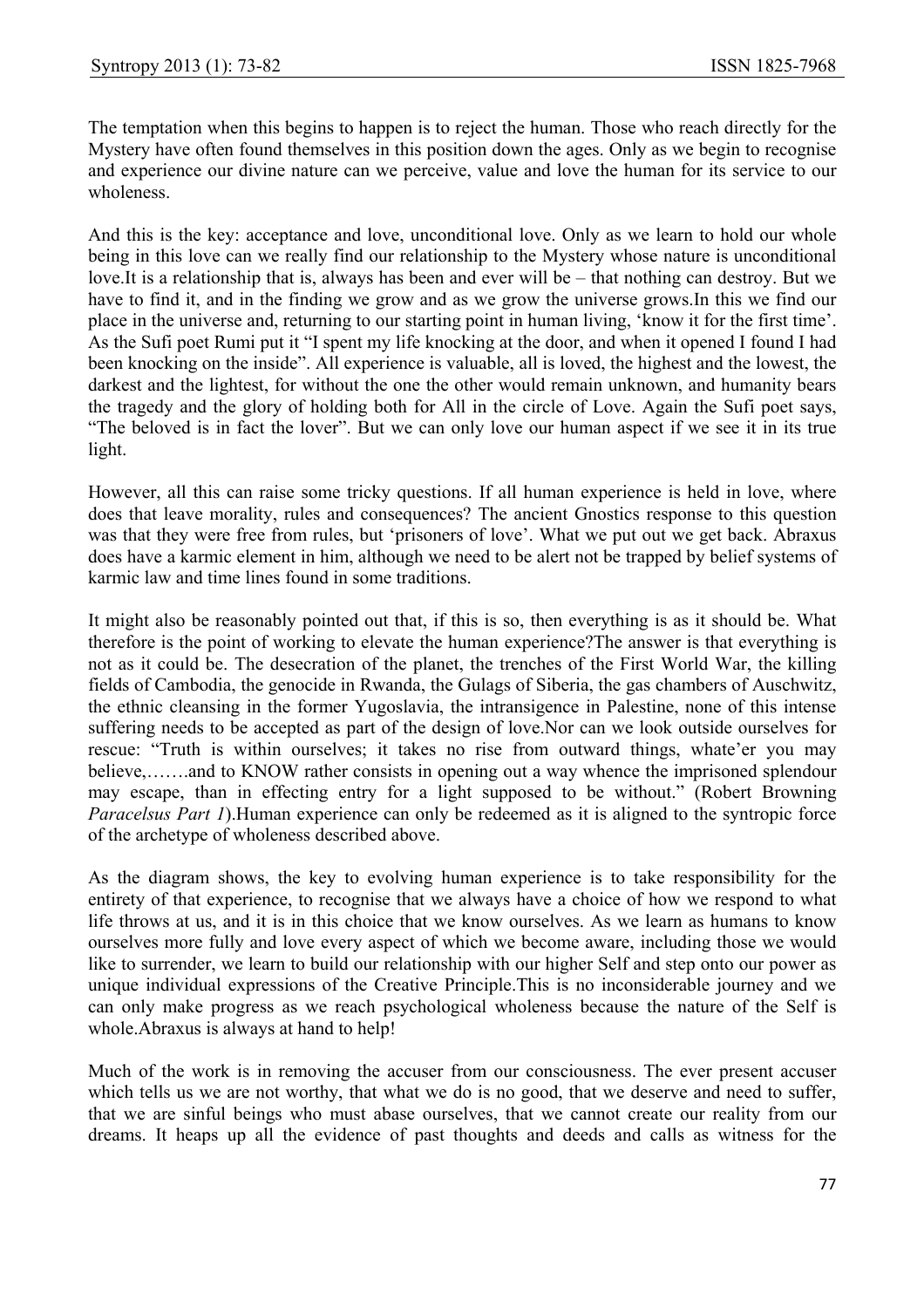prosecution time honoured beliefs in humanity's frailty, mendacity and sin.While we are in the grip of the accuser we are forever severed from our daemon.

Help, though, is at hand. As we build our relationship between our human and higher selves, we find we can come into relationship with the 'Archetype of wholeness ever present in human consciousness' mentioned earlier. Through this relationship we place ourselves under its syntropic law and are able to find escape from the continuing loop of repeatedness in which we get stuck. We connect with this powerful presence by acceptance of it as the truth of our being. As we reach for this understanding to be experienced within us, we are 'born anew' and our old perception of ourselves drops away to reveal the Royal Image.Our chart has led us to the deeper meaning of the many dying and rising god mythologies and ceremonies which existed among the cultures of the eastern Mediterranean two thousand years ago. These seem to have originated in the rites of Osiris which were already some two thousand years old at the time.In the raucus ceremonies where his image was carried through the streets, those who went beyond the pomp and shouting of the spectacle found a deeper journey than the one taken by the effigy. One they had to make within the silence of their inner being.

As stated earlier, the Archetype we are dealing with has had certain recognition in many cultures. P'an Ku in Chinese culture was the perfect Cosmic Being from which all existence stemmed. In Hindu philosophy, Purusha relates tothe absolute truth at spiritual core of every person, which is made manifest in the Atman or Higher Self, Purusha personified. In Egypt the original name 'Tutankh-atum' of the last true ruler of the  $18<sup>th</sup>$  dynasty carries this meaning 'the pure, whole, complete and perfect image in this life of the One creator and giver of life'. It is interesting that his successors, who ruled by 'blood and iron', tried to make this king an unperson, eradicating his name from inscriptions and burying him in a small insignificant tomb upon which a much greater tomb was later built, so that he could never be brought to light. Of course brought to light he was, almost one hundred years ago now, when global media was ready to record the event. The end result is that today this ruler is the best known and most iconic of all Egypt's kings the world over. In Jewish mysticism Adam Kadmon is the primeval man, our true essential nature. To the pre-Christian Jewish Gnostics it was 'the great Seth', this relates to the third son of Adam and Eve born after the Cain and Able mythological incident and once again born in the image and likeness of the Creator, as in the first chapter of the Judaic creation myth. In later post-Christian Gnostic texts, such as the Gospel of Judas, this Seth is expressly linked to the Christ. For many people from western traditions in the current age the concept of the Christ Consciousness contains the essential nature and power of the Archetype. I will refer to it as the Archetype of our Highest Essence.

This Archetype then is key to the operative and pragmatic power of the chart I am mapping out for use in navigating life. It exists outside time and space and is our identity as the Image of the Mystery. We are at every moment free to choose it as the truth of our being and by this act we are capable of connecting with our higher self and continually evolve the relationship between our human and higher aspects.In the diamond illustration the human and higher aspects of ourselves are linked across the centre by awareness. Once awareness is established in both directions we are no longer stuck at one point of the diamond or the other, but are able to join the child in the centre and become the observer. We are enabled to come into unity with the Mystery observing itself,evolving in its own awareness of itself, which I understand to be the telos of the syntropic law previously discussed. Because of the strength of identity we have developed in expelling the accuser, we are able to retain our unique, differentiated aspect in the presence of this Unity of Being. Finally we now see the purpose of the accuser in the circle of love. It teaches us how to know what we are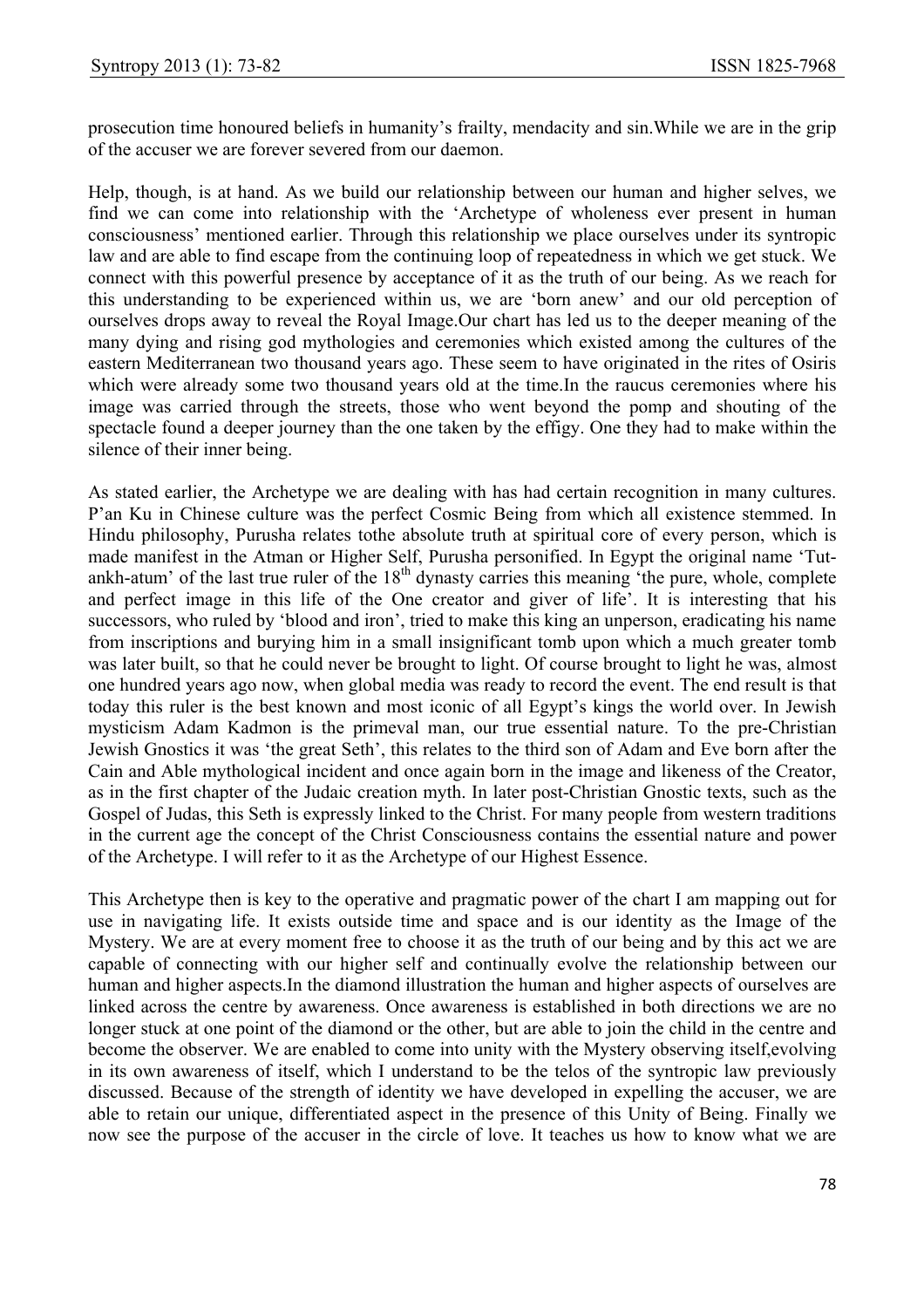through experiencing and understanding what we are not, and ensures we are strong in that knowing.

The development of this strength is the product of our human struggle to know ourselves more fully. In the first of Jung's Seven Sermons to the Dead we read " We must separate ourselves from these qualities (*of opposites*).In the Pleroma they cancel each other out; in us they do not. But if we know how to know ourselves as being apart from the pairs of opposites, then we have attained salvation."The Pleroma was the Gnostics' term for the undifferentiated One, the Mystery.Notice he is not saying salvation comes from overcoming or unifying the syzygies, but in knowing how to know ourselves as being apart from them, while retaining our essential differentiated nature in which they do not cancel each other out. In this process we become the Image in which the Mystery beholds itself. The yum and yuk of duality is the dark backing of the mirror which throws up the Image. The psyche is like the glass in front of the dark backing, in which the Image actually appears. Psychological awareness, acceptance and clarity are needed so that this glass is not distorted to give a distorted image. With nothing to twist the light, it will be its true self – the clear glass in which the Face may see itself. It is now that we come to realise that we ourselves are the observer and at this point we recognise the Image we are observing.To return to the First Sermon: "Our essence is differentiation…….We die to the extent that we fail to discriminate….We submerge into the Pleroma itself, and we cease to be created beings. Thus we become subject to dissolution and nothingness…From these things you may readily recognise why the undifferentiated principle and lack of discrimination are all a great danger to created beings." Examining the chart once again, the navigator can see that the forbidding rocks and reefs previously thought of as evil and darkness, now properly charted and understood, serve to guide us in the direction of our true identity. From this we learn that what we called evil and darkness are simply there to show what we are not, so that we may know more certainly what we are and thus acquire the strength of that knowing necessary to stand in the wholeness of our connection to the Mystery.

The process works like this: Linked by awareness, the human and higher aspects of ourselves experience one and other. When the yuk strikes the human, who lives in time, the higher self reaches for expanded awareness of the Mystery through the understanding of its Highest Essence outside of time, and, in reaching out with the whole of being, receives the insight which expands awareness.Transformation of the human experience comes from the energy released by the Mystery's expanding awareness of itself. The human situation is healed and thereby transmuted into the gold in which the divine Image, the nature and power of Spirit Love, is seen and experienced in health, well-being, joy and abundance.Notice that it is the Yuk of human experience, which stimulates evolution while it is in the yum, the beauty, and joy of life, that we rejoice and experience the Image. The outcome of this astonishing interaction is healing at all levels of human existence, including the physical.This pragmatic aspect, so widely denied, is of fundamental importance.It grounds the experience, it demonstrates real movement of the divine relationship in understanding and experience and unifies the human and divine in the circle of love which is the true nature of the universe.The journey requires that we leave many of the anchors of rationality behind, and this presents a very real danger of being engulfed by fantasy.The pragmatic aspect grounds our experience and is essential to prevent us falling into this trap.

This 'physical intervention', seen by some as magic, has often conflicted with rationality.It has ever been part of that counter currant of insight which has run beneath the surface of western spirituality for the last two thousand years and which has thrown up the froth of superstition and legend that Dan Brown wove into his storey.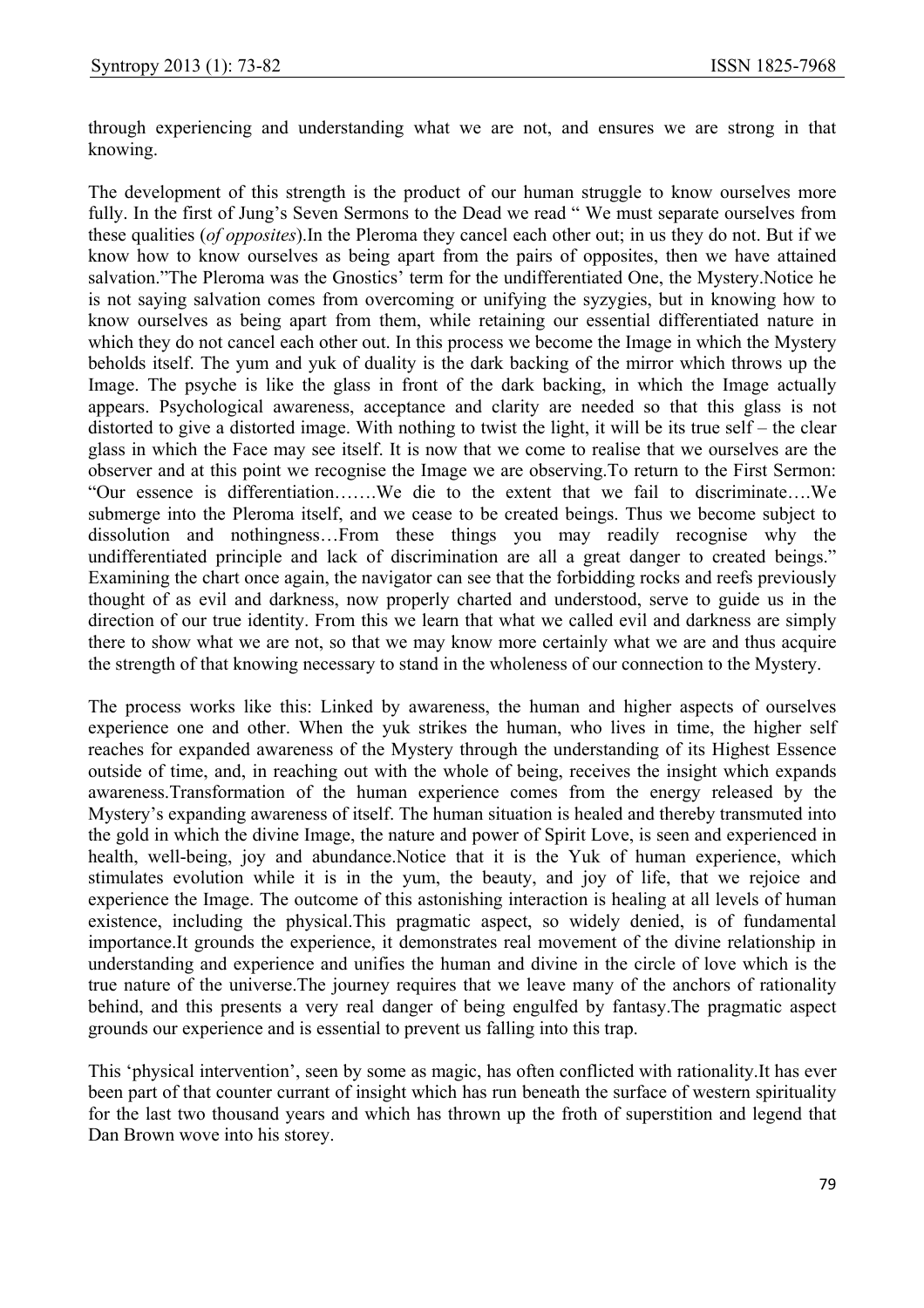We mentioned the human rational mind as identified with trapping consciousness in the human experience. This is very true and often leads to the demonising of rationality as something to be escaped from if we are to experience our divine nature. This is not the case. Rationality is a pivotal part of the whole process, it is how we allow it to operate that matters. The concepts of rationality give us the only tools powerful enough to transform human existence. Through the application of rationality we might begin to understand in physical terms how the transformation takes place. Rationality is objective, its essence is duality. It understands the universe through concepts and events which have a before and after. It therefore exists in time and by itself cannot see outside time. It is that aspect of consciousness which intrinsically exists in separation, in fragmentation.However, as we have seen, it is also that aspect of consciousness whose capability for objectiveness allows the Mystery, whose essential nature is unity, to become aware of itself. It is in the power of its conceptual forms that the purpose of the syntropic process is realised.

The key to understanding the whole process in terms of rationality is to revise our understanding of time.

The Hermetica, that text of ancient wisdom whose discovery gave inspiration to the Renaissance, makes the observation that time was created so that change could happen. What is this change that can happen in terms of the Mystery – that which is outside of time, which always is, always has been and always will be: Pure potential for all being?The rational answer must be, that the only change that can occur is the Mystery's awareness of itself and the realisation of pre-existent potential. In such a context true time is a measure of the expansion of divine awareness. As stated, the rational mind deals in events and concepts which it perceives as linked by laws of causality, and time is measured by the progression of this causality. This aspect of mind exists in very low states of entropy where objects and concepts are defined and have discrete form.Aristotle identified the essential nature of number as having parts external to each other. The rational mind numbers and measures the Universe.The insights that reveal the Mystery arrive in conscious awareness through intuition, in an instant whole and complete. The difference between these modes of consciousness and their interaction can best be expressed graphically: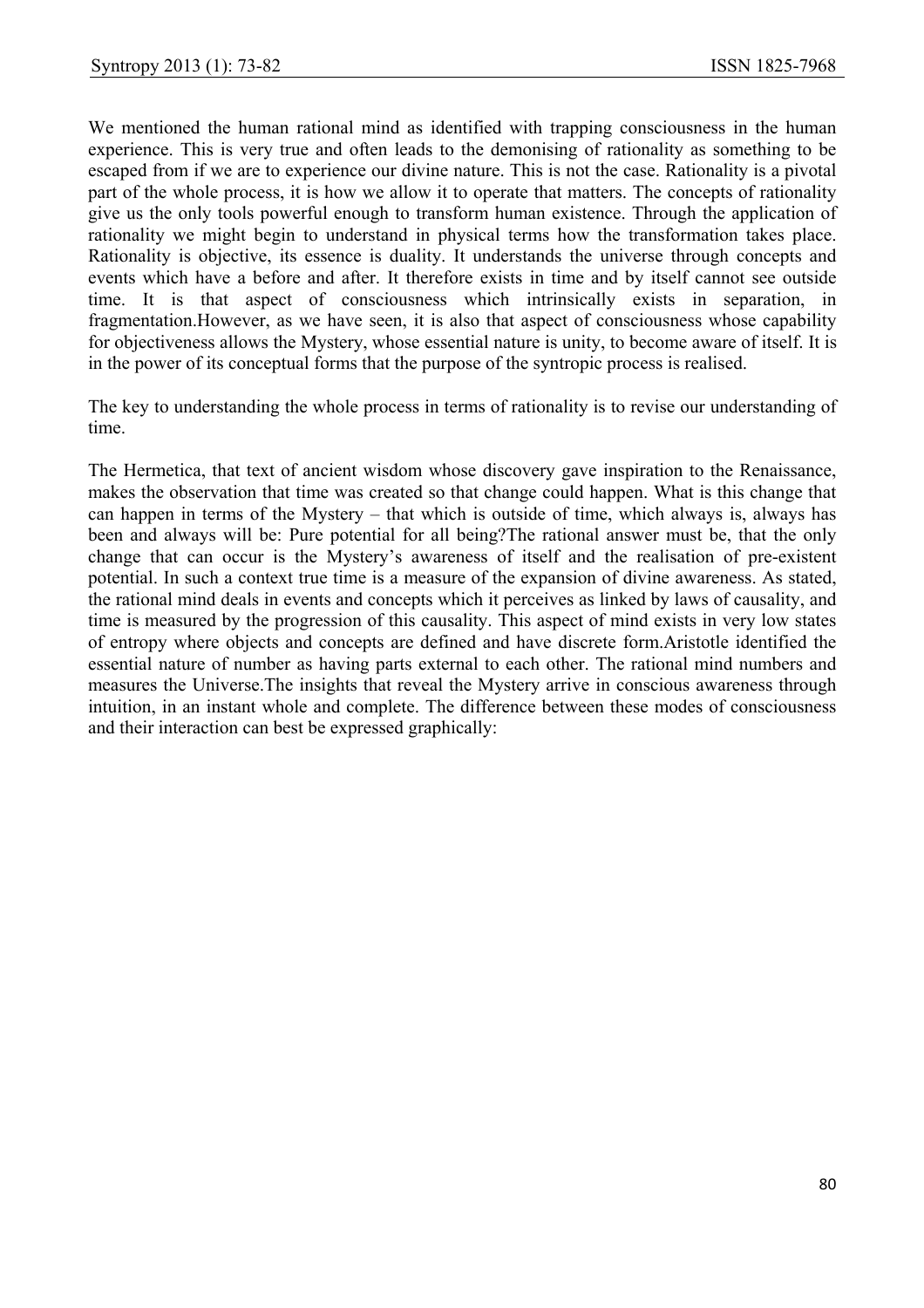

HERMETICA: 'TIME WAS CREATED SO THAT CHANGE COULD HAPPEN THE ONLY CHANGE THAT CAN OCCURR IS THE INFINITE POTENTIAL EXPANDING AWARENESS OF ITSELF. THEREFORE THIS DEFINES REAL **TIME** 

ALL CAUSALITY INHERES IN THE PRESENT MOMENT

The horizontal lines represents the line of physical and mental causality along which the rational mind looks.

The circle represents the infinite Mystery, which can be known in its entirety only as pure potential. This potential does not have form as we know it and it exists everywhere at all times. This concept is not as obscure as might be at thought. Consider for example the science of mathematics. The whole of mathematics exists outside time and space; its equations always have been and always will be available at any point in the universe. They await the rational mind for them to be known and their potential realised. Furthermore, there is infinite mathematics yet to be known, no one has ever suggested we shall come to the end of mathematics.Mathematics also reaches into areas beyond our powers of visualisation and imagination when it deals in negative numbers and many dimensions, and yet it returns with concrete results to the physical world.

In the diagram the present moment is the only point of contact between apparent time and the Mystery.As indicated in the diagramme, causality inheres in this present moment. In its effective action it brings potential into manifestation. In this it is acted upon both by the patterns of the past,described by Rupert Sheldrake as a morphogenetic field in his book *A New Science of Life,* and